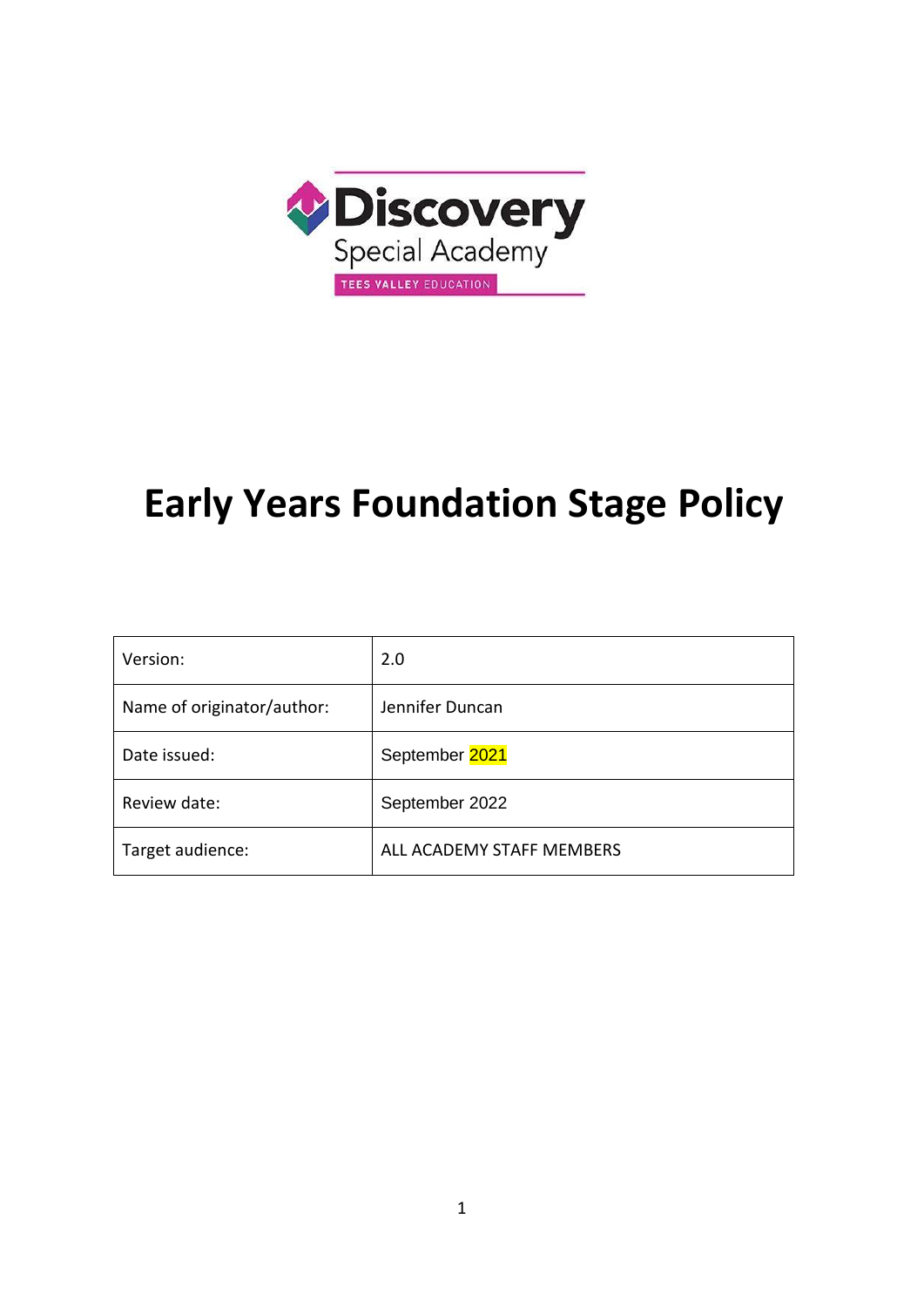## **Introduction**

At Tees Valley Education Trust, all curriculum policies are developed in close communication with academy and trust stakeholders and support the overall trust policies. All policies are shared between academies to ensure cohesion and continuity while allowing each individual academy to personalise these in order to best support the unique learning journey of their pupils.

The following policy has been written to support the ethos, vision and values of both Discovery Special Academy and Tees Valley Education Trust. As a special school, the policy reflects the unique character of the academy and needs of the pupils while continuing to uphold the overall identity of the Trust.

The Early Years Foundation Stage (EYFS) applies to children from birth to the end of the Reception year. At Discovery, pupils join us at the beginning of Nursery or Reception and are referred to us through Local Authority place planning procedures.

Our high expectations will enable each child to develop socially, physically, intellectually and emotionally and to achieve their full potential. We will offer a structure for learning that has a range of starting points and unlimited availability for development through a wide range of first-hand experiences that will give pupils the opportunity to consolidate, explore and test their skills, knowledge and understanding alongside existing experiences. We will ensure that children are kept healthy and safe and that they develop the skills they need to move through the academy.

#### **Aims**

At Discovery Special Academy we aim to give each child a positive and meaningful start to their school life, in which they can establish solid foundations to develop into independent and fearless lifelong learners.

Therefore, Discovery Special Academy aims to ensure that pupils:

- enjoy the process of learning and discovery;
- experience partnership and continuity with home, community and school in collaboration with all stakeholders and relevant professionals;
- experience a caring and supportive environment in which there is equality of opportunity and within which they can gain the full benefit of the experiences offered;
- acquire knowledge, skills, concepts and understanding which will support them in their personal journeys in their educational career and in life;
- experience, appreciate and celebrate personal achievement and the achievement of others; and
- have opportunity to experience responsibility for self and begin to develop an appreciation of the needs of others.

## **Objectives**

- To offer opportunities for pupils to develop as individuals and develop a good self-image.
- To develop lively, enquiring minds and independent thought.
- To allow pupils time to explore, investigate and discover their own personal potential.
- To enable pupils to understand the world in which they live.
- To support pupils in building relationships with adults and other children through the development of social skills such as cooperation and sharing.
- To provide opportunities for pupils to work and play cooperatively with others.
- To allow pupils to occupy themselves constructively and apply themselves to tasks.
- To enable pupils to communicate their feelings, needs and experiences clearly and confidently through arrange of appropriate and personalised communication aids.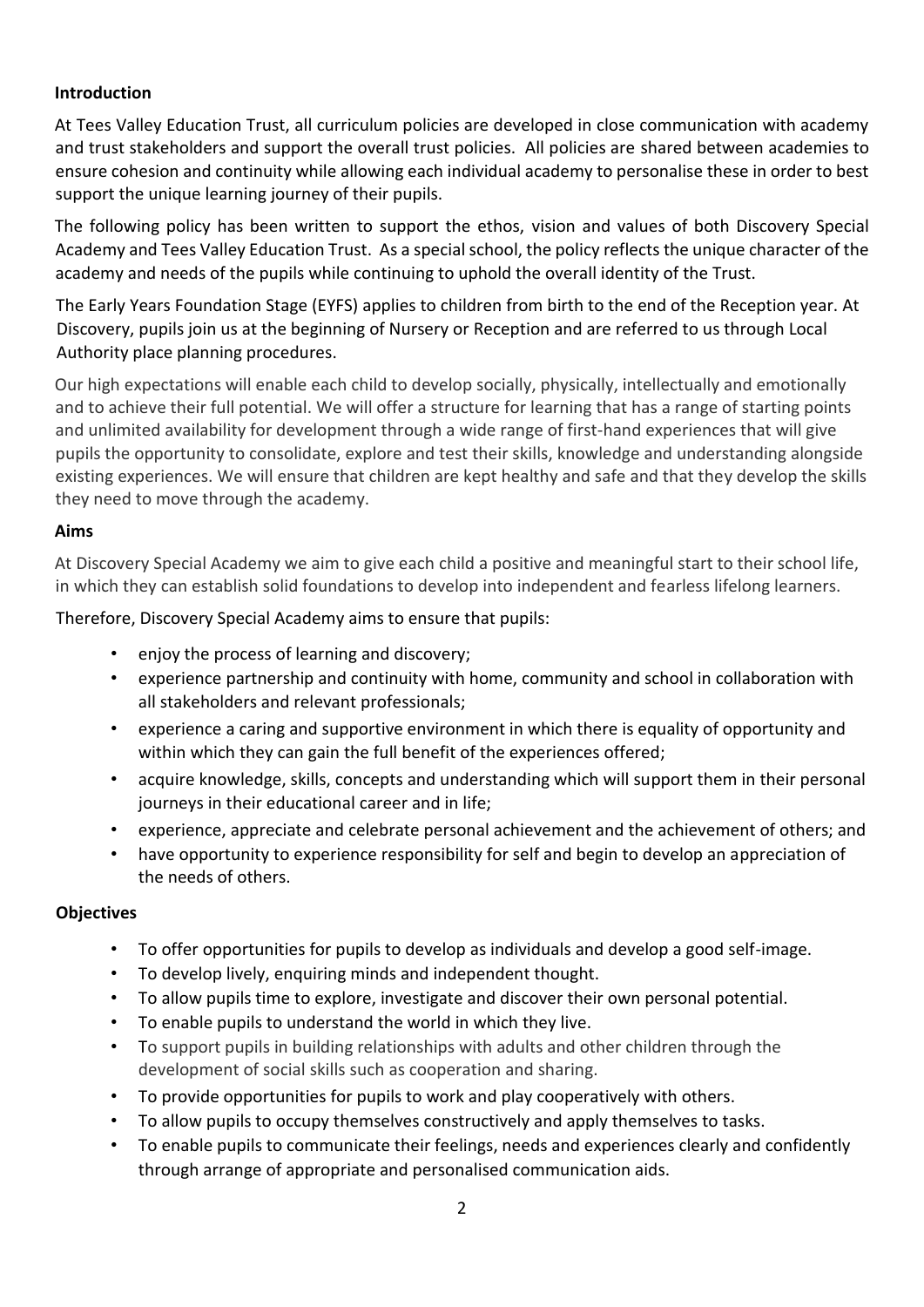• To give pupils opportunities to make simple choices through a range of communication opportunities including the use of PECS, Makaton and other ACCs

# **Roles and responsibilities**

The EYFS leader has the following responsibilities:

- To coordinate curriculum provision for children in EYFS;
- To advise on in-service training to staff where appropriate. This will be in line with the needs identified in the academy development plan and within the confines of the academy budget;
- To advise and support colleagues in the implementation and assessment of EYFS provision using appropriate and relevant assessment tools;
- To purchase and maintain resources required for EYFS provision within the confines of the academy budget;
- To regularly scrutinise pupil learning journeys;
- To analyse personalised progress data in conjunction with SLT and suggest interventions if appropriate;
- To review and revise subject action plans on an annual basis to contribute to the academy development plan.
- Refer for EHC Plan where necessary for children in the nursery provision.

Trustees have the following responsibilities:

- To ensure that an up-to-date EYFS policy is in place and is made available to parents and for inspection;
- To ensure that the EYFS policy and curriculum are in line with the non statutory guidance in the National Curriculum 2014;
- To ensure that the policy and programme reflect a whole school approach particularly in relation to consultation.

Teachers have the following responsibilities:

- To develop and update skills, knowledge and understanding of the EYFS curriculum;
- To identify inset needs with regard to EYFS and take advantage of training opportunities;
- To keep appropriate on-going records;
- To plan effectively for EYFS pupils, liaising with the phase leader when necessary;
- To inform parents of pupils' progress, achievements and attainment;
- To analyse progress data in conjunction with the EYFS leader and suggest interventions where appropriate.

## **Working with parents and carers**

At Discovery, we value and recognise the role of parents and carers as the child's first teachers. We believe in working in partnership with parents, cares and other professionals in an atmosphere of mutual respect to ensure the best possible education for the child. Prior to a child starting at Discovery Academy, we offer a visit where the class teacher and AHT can gather more information about the child and explain what support the school is able to offer.

Maintaining contact with parents and carers once their child starts school is vital, particularly when the child travels to and from school by transport. We maintain contact through the home school book / phone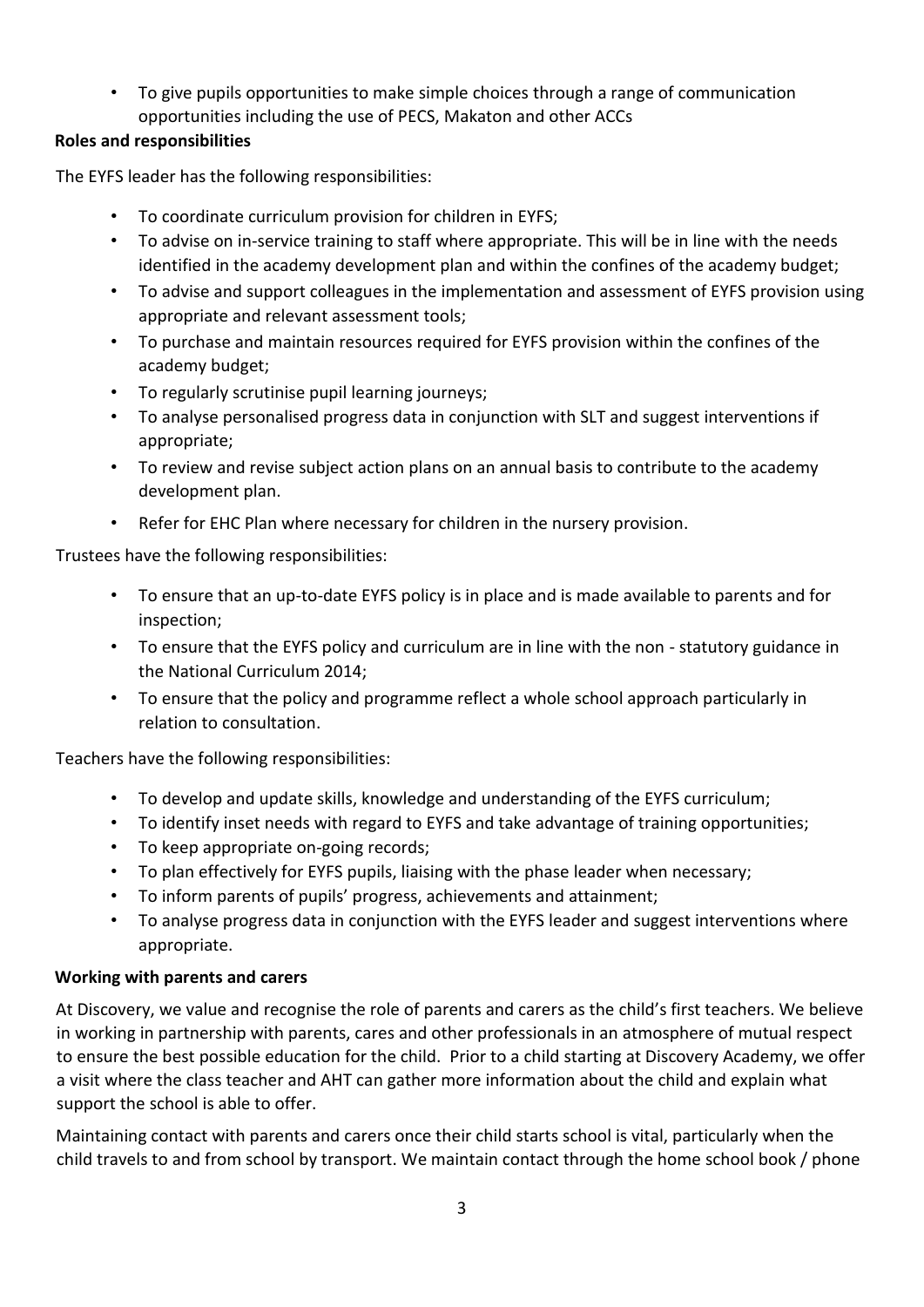calls / text messages and the parents app Showbie. Parents are invited into school termly to discuss their child's IEP, annually for EHCP reviews and annually for parents evening. In addition, there are less formal events such as Christmas craft sessions, open afternoons and stay and share sessions to which parents are invited.

# **The EYFS curriculum Provision**

At Discovery, pupils will access a personalised nursery and reception curriculum with activities planned to match their developmental stage. This curriculum begins at 0 years and therefore all pupils joining the school in nursery or reception will be able to access this. The philosophy of our provision underpins a curriculum founded on exploration, discovery and holistic development; it is supported by a high-quality caring environment and provides a broad framework for all our work with young children.

Discovery Special Academy adheres to the four guiding principles which shape practice within EYFS settings:

- Every child is a unique child, who is constantly learning and can be resilient, capable, confident and self-assured.
- Children learn to be strong and independent through positive relationships.
- Children learn and develop well in enabling environments, in which their experiences respond to their individual needs and there is a strong partnership between the school and parents.
- Children develop and learn in different ways and at different rates.

The EYFS identifies three characteristics of effective learning which Discovery will use to offer an engaging and balanced EYFS curriculum:

- Playing and exploring;
- Active learning;
- Creating and thinking critically.

There are **three prime areas of learning** which "are fundamental, work together and… support development in all other areas":

- Personal, Social and Emotional Development
- Physical Development
- Communication and Language

There are **four specific areas of learning** which, "include essential skills and knowledge for children to participate successfully in society":

- Literacy
- Mathematics
- Understanding the World
- Expressive Arts and Design

## **Delivery**

The EYFS curriculum will follow the principles of play based, experiential and exploratory learning. Activities in each area will be purposefully designed to teach the foundation skills needed to progress.

Discovery ensures the prime and specific areas are the foundation of all learning and therapies during the early years to enable holistic development. To support this, we consider the total development of the child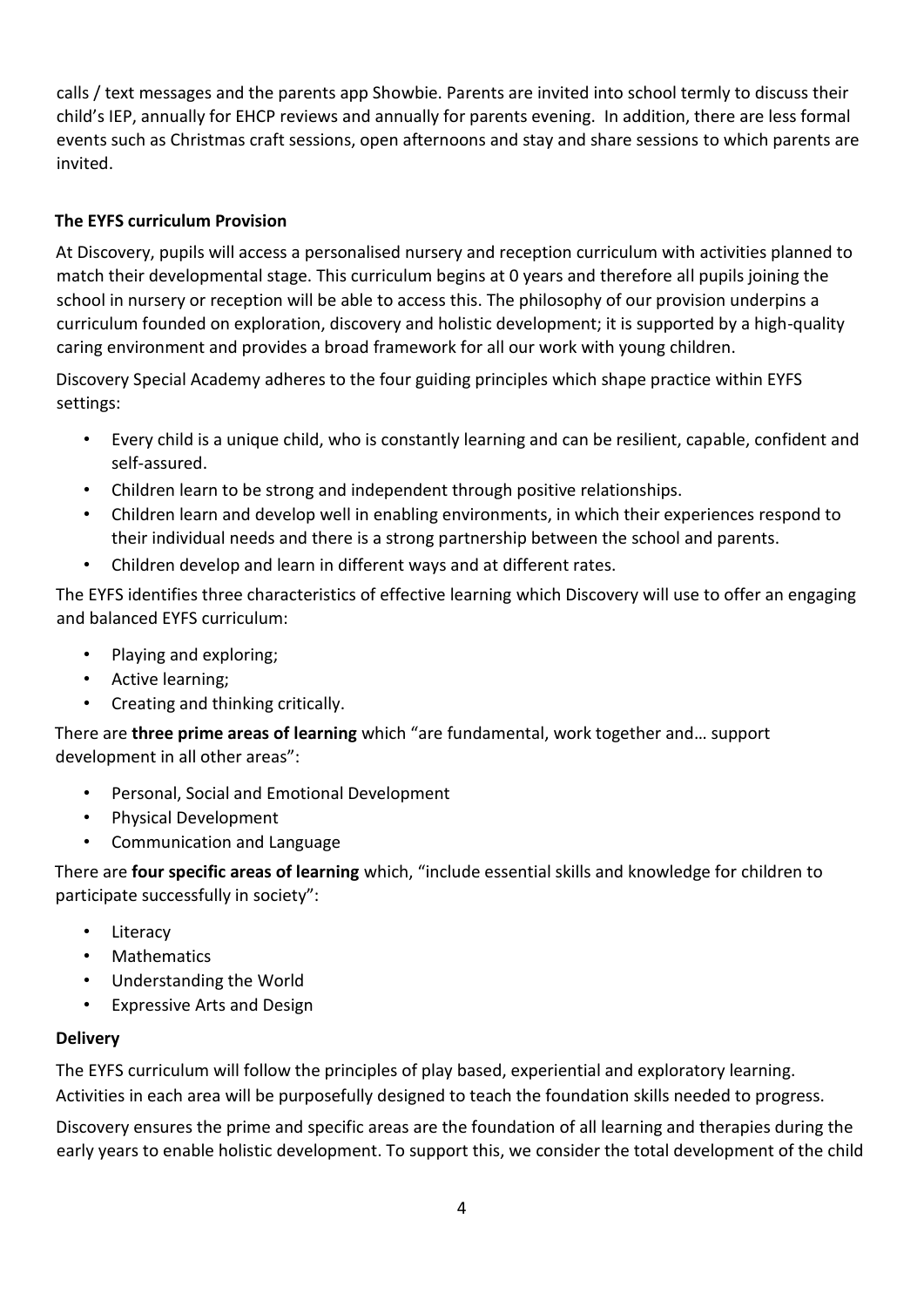as an individual: their social, emotional, physical, therapeutic and intellectual needs are given equal importance in an environment where pupils feel included, secure and valued.

During the early years a child is most receptive to learning and develops rapidly. Children come to school with a variety and wealth of experiences. What the child already knows and can do will be used as the starting point in planning their future development. We provide a stimulating, attractive and exciting environment, which offers first hand experiences, opportunities to practice and consolidate developing skills and interests, time to initiate and develop activities themselves and chances to encounter new challenges.

The curriculum is well planned, offering purposeful activities both indoors and outdoors, structured in content to match the learning needs of individual children. Practitioners are knowledgeable about child development, able to make skilful observations which inform future planning, respond and interact appropriately with children and offer effective intervention to help them make progress in their learning.

We recognise that our pupils' development and progress will differ from those in a mainstream setting but we actively celebrate each step they achieve and use those achievements to plan their future development.

#### **Resources:**

The EYFS leader is responsible for ordering resources, in consultation with other academy staff.

The leader will inform staff of new resources that have been purchased and offer advice on their appropriate use. The leader will also monitor and evaluate the use of EYFS resources within the academy. Most EYFS resources are stored in the EYFS classrooms. These are available to other classes to borrow as appropriate and to support children in their individual stages of development throughout the academy.

Resources are planned and budgeted for in a yearly subject action plan as part of the academy Review and Development Plan.

## **Assessment, recording and reporting**

At the start of nursery and reception, pupils are assessed to determine a baseline, or starting point, for their future learning. Judgements will be based on the adults' observations of children during activities and play. In nursery, there will not be any form of testing and parent's/carer's views on their child as a learner will be considered. Children in Reception, where appropriate, will partake in a Reception baseline assessment which is a statutory assessment used to measure the progress made by pupils in primary schools between Reception and year 2.

Nursery and reception assessments are then updated termly in line with school policy. A PIVATS baseline is completed in the summer term of Reception ready for transition to Year 1.

Assessment in EYFS depends on getting to know pupils very well, and to this end, we gather information from a range of sources; observations of the children in play, in adult led activities, through discussions with parents and carers and through talking to the children. We keep written and photographic evidence to help us build up a picture of children's strengths and achievements and to help us to plan for children's next steps in learning. Evidence to support progress judgements are collated on the Evidence for Learning app in the form of a learning journey directly linked with targets set using MAPP. Targets are generated using statements from Development matters, The Engagement model, S&L reports, and from other professional reports.